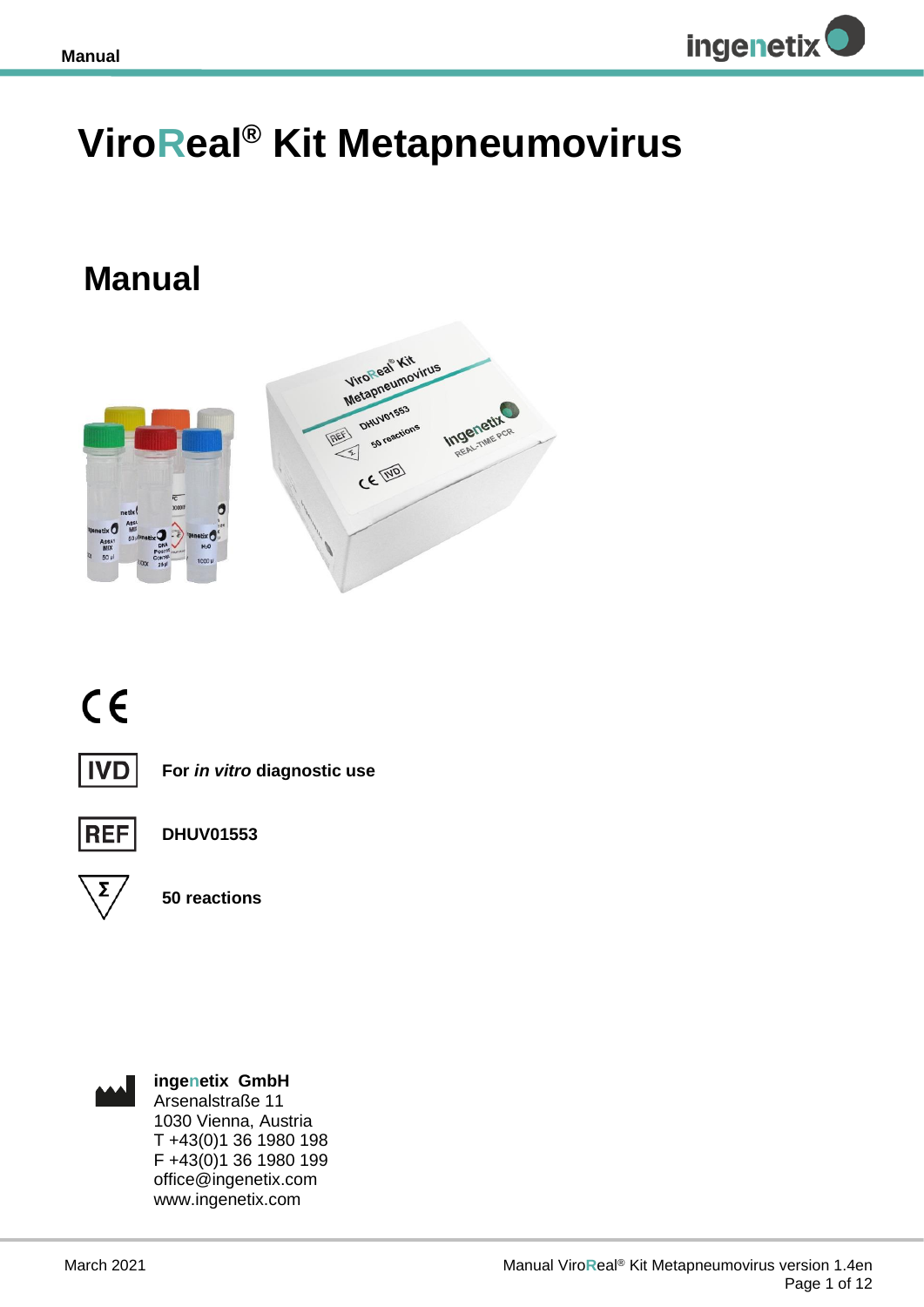

## **Index**

| 13. Revision history | .12 |
|----------------------|-----|

## **Explanation of symbols**

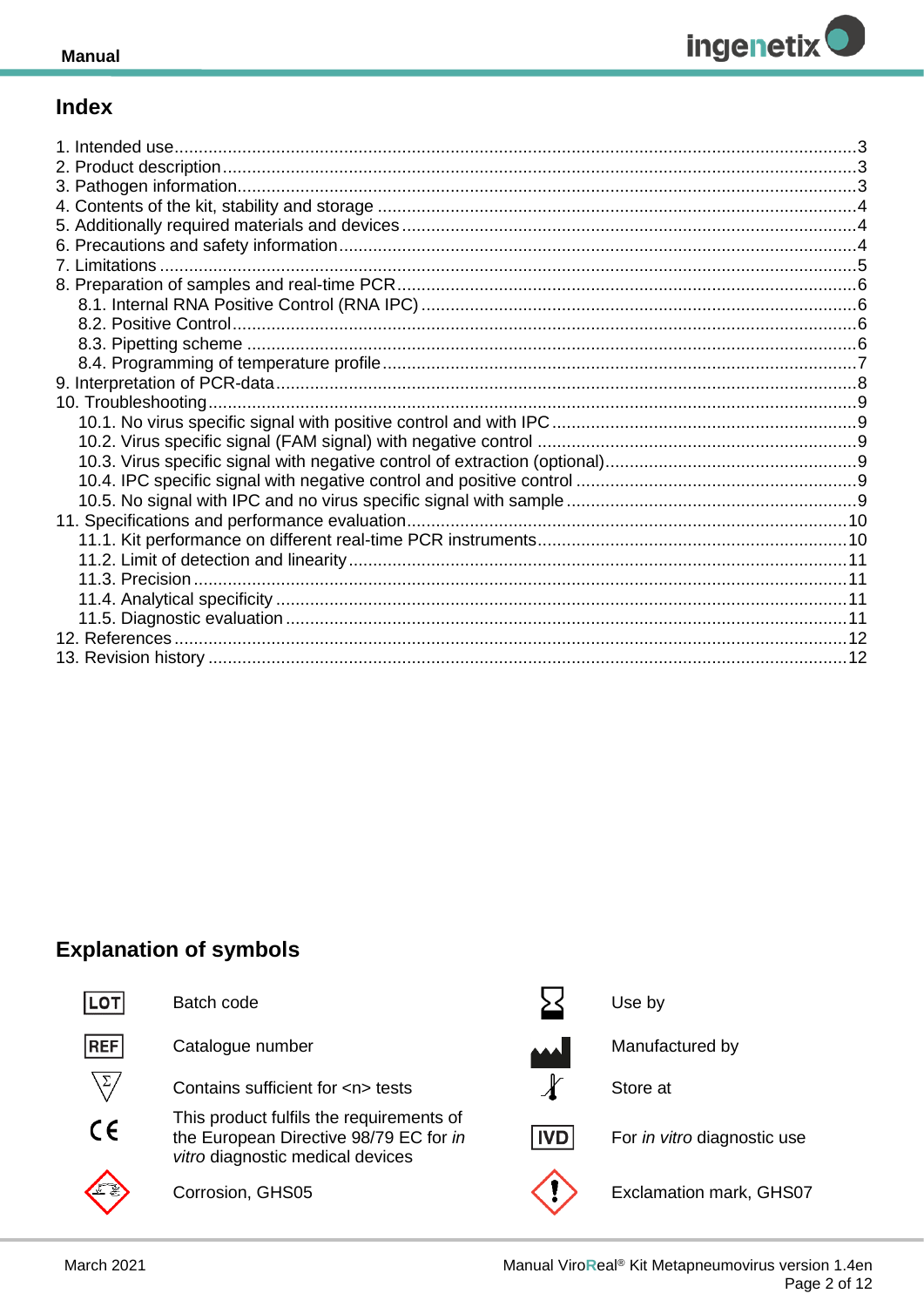

## <span id="page-2-0"></span>**1. Intended use**

Viro**R**eal® Kit Metapneumovirus is an *in vitro* diagnostic test, based on one-step reverse transcription realtime PCR (RT-PCR), for the detection of human metapneumovirus (hMPV) strains lineages hMPV A and hMPV B. Test material are extracted samples of the respiratory tract.

## <span id="page-2-1"></span>**2. Product description**

Viro**R**eal® Kit Metapneumovirus detects RNA of the nucleocapsid protein gene of human metapneumovirus lineages hMPV A and hMPV B*.* This test allows the rapid and sensitive detection of RNA of hMPV A and hMPV B from samples purified from the respiratory tract (e.g. with the QIAamp Viral RNA Mini Kit, Qiagen).

A probe-specific amplification-curve in the FAM channel indicates the amplification of metapneumovirus specific RNA. An internal RNA positive control (RNA IPC) is detected in Cy5 channel and is used as RNA extraction as well as RT-PCR inhibition control. The target for the RNA IPC is extracted with the sample.

This test is compatible with real-time PCR instruments which detect and differentiate fluorescence in FAM and Cy5 channel (e.g. ABI® 7500 instrument (Thermo Fisher Scientific), QuantStudio 5, QuantStudio 7 (Thermo Fisher Scientific), Mx3005P® (Agilent), qTOWER<sup>3</sup>G (Analytik Jena), MIC instrument (bio molecular systems), LightCycler® 480 II (Roche Diagnostics), cobas z 480 Analyzer (Roche)).

When using PCR-platforms not tested by ingenetix, an evaluation of the multiplex-PCR is recommended. Keep in mind that some PCR-platforms first have to be calibrated with the corresponding dye before performing multiplex-PCR.

The test is based on one-step reverse transcription real-time PCR (RT-PCR). A specific RNA sequence of the pathogen genome is transcribed into cDNA and amplified in a one-step PCR. The generated PCR-product is detected by an oligonucleotide-probe labelled with a fluorescent dye. This technology allows a sequencespecific detection of PCR amplificates.

Ingenetix ViroReal®, BactoReal®, MycoReal, PanReal, ParoReal and SeptiReal Kits have been optimized to run under the same thermal cycling conditions. RNA and DNA material can be analysed in the same run.

## <span id="page-2-2"></span>**3. Pathogen information**

Human metapneumovirus (hMPV) is an enveloped negative single-stranded RNA virus (ss (-)RNA) of the family *Paramyxoviridae*. It was isolated for the first time in 2001. HMPV is present as two genetic lineages, hMPV A and hMPV B. Human metapneumovirus causes upper and lower respiratory tract infections, symptoms very similar to respiratory syncytial virus (RSV). Human metapneumovirus has a worldwide distribution and it is one of the most common causes of lower respiratory infection in young children. Reinfections appear to be common. Co-infection of human metapneumovirus with influenza virus or RSV can occur.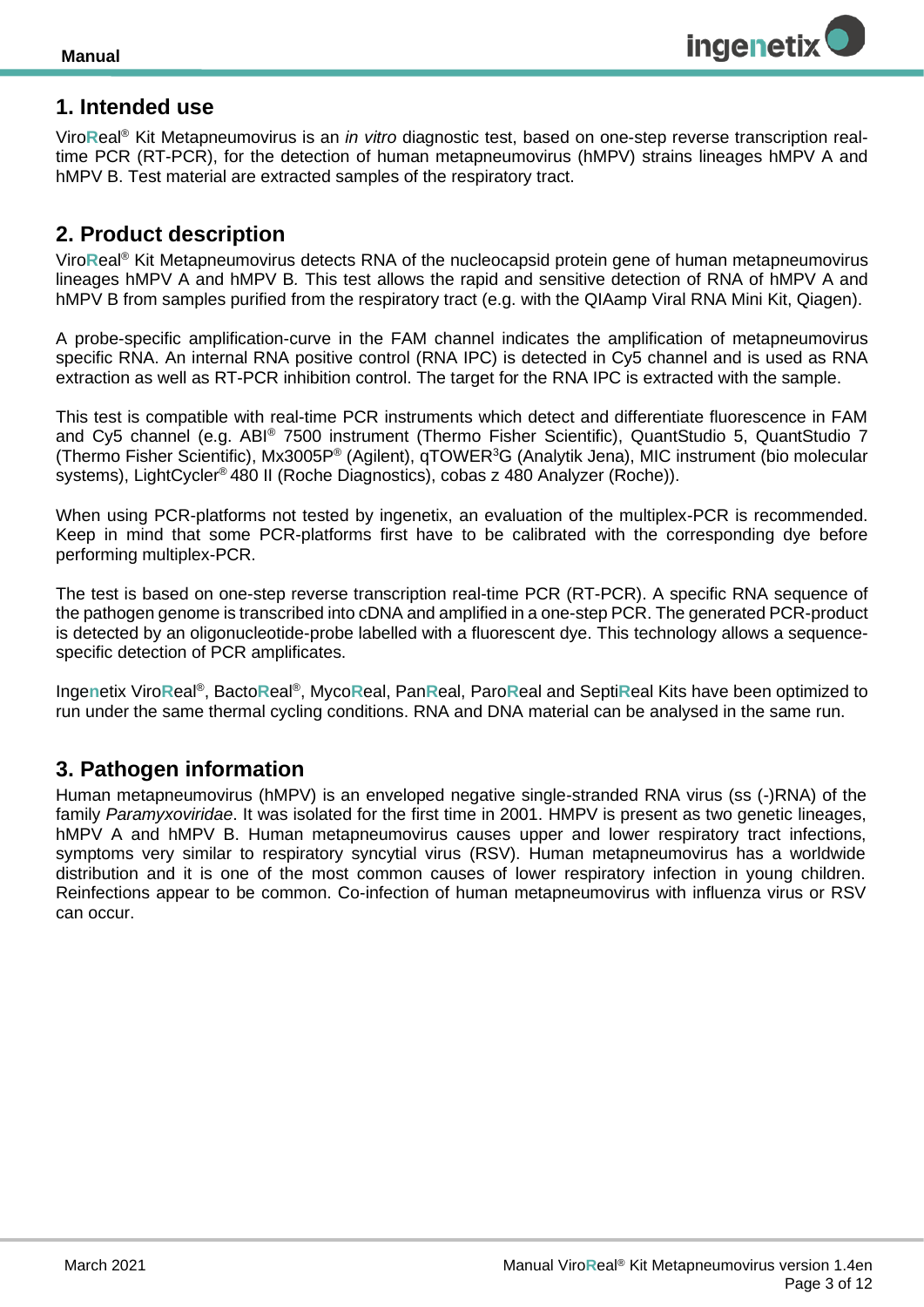## <span id="page-3-0"></span>**4. Contents of the kit, stability and storage**

| Labelling                                  | Content                                                      | Amount            | <b>Storage</b>       |
|--------------------------------------------|--------------------------------------------------------------|-------------------|----------------------|
| Metapneumovirus Assay Mix (green cap)      | Primer and probe (FAM) for MPV<br>detection                  | $1 \times 50 \mu$ | $-15$ °C to $-25$ °C |
| RNA IPC-3 Assay Mix (yellow cap)           | Primer and probe (Cy5) for<br>RNA IPC detection              | $1 \times 50 \mu$ | $-15$ °C to $-25$ °C |
| RNA IPC Target (orange cap)                | Target for RNA IPC (internal RNA<br>positive control system) | $1 \times 100$ µl | $-15$ °C to $-25$ °C |
| Metapneumovirus Positive Control (red cap) | RNA positive control<br>(approx. $10^3$ copies/µl)           | $1 \times 150$ µl | $-15$ °C to $-25$ °C |
| RNA Reaction Mix (white cap)               | RNA reaction mix                                             | $1 \times 250$ µl | $-15$ °C to -25 °C   |
| Nuclease-free water (blue cap)             | Nuclease-free water                                          | 1 x 1000 µl       | $-15$ °C to $-25$ °C |

The components of Viro**R**eal® Kit Metapneumovirus are stable until the expiry date stated on the label.

**RNA Reaction Mix:** The Master Mix provided with the kit has been designed for reliable, high-sensitivity one-step reverse transcription real-time PCR even in the presence of common reaction inhibitors. The Master Mix contains a thermostable MMLV Reverse Transcriptase, an RNase inhibitor, a highly purified Taq Polymerase for rapid hot-start PCR, dNTPs, ROX™ dye (passive reference) and buffer components – additives optimized to handle RT-PCR inhibitors.

## <span id="page-3-1"></span>**5. Additionally required materials and devices**

- Reagents and devices for RNA-extraction
- Nuclease-free water
- Disposable powder-free gloves
- Sterile filter pipette tips
- Real-time PCR instrument which is able to detect and differentiate fluorescence in FAM and Cy5 channel
- Appropriate optical 96-well reaction plates or reaction tubes with optical closing material recommended by the manufacturer of the real-time PCR instrument

## <span id="page-3-2"></span>**6. Precautions and safety information**

- For *in vitro* diagnostic use. The use of this kit is limited to qualified personnel instructed in the procedures of real-time PCR and *in vitro* diagnostics.
- The real-time PCR instrument should be serviced and cleaned regularly.
- Clean benches and devices periodically.
- Use sterile filter pipette tips.
- Specimens should be handled as if infectious in accordance with safe laboratory procedures. Wear protective disposable powder-free gloves when handling kit reagents and specimens.
- Use separated workspaces for specimen preparation, reagent preparation and amplification. Supplies and equipment must be dedicated to each of these separate workspaces and ensure workflow in the laboratory from pre- to post-PCR.
- Be careful when handling samples and positive control to avoid cross contamination. Change gloves after handling of samples or positive control. Store positive or potentially positive material separately from reagents.
- Prevent contamination of work equipment and reagents with DNA/RNA, nuclease or amplification products by good laboratory practice.
- Quality of RNA has a profound impact on the test performance. Ensure that the used RNA extraction system is compatible with reverse transcription real-time PCR technology.
- For a valid interpretation of results, a negative control must be included during RNA-extraction (e.g. extraction of water instead of sample material) and tested per PCR-run, in order to exclude false-positive results due to contamination with virus RNA during extraction.
- Optional, also include a negative control per PCR-run (nuclease-free water instead of sample).
- Please note the expiry date of the kit.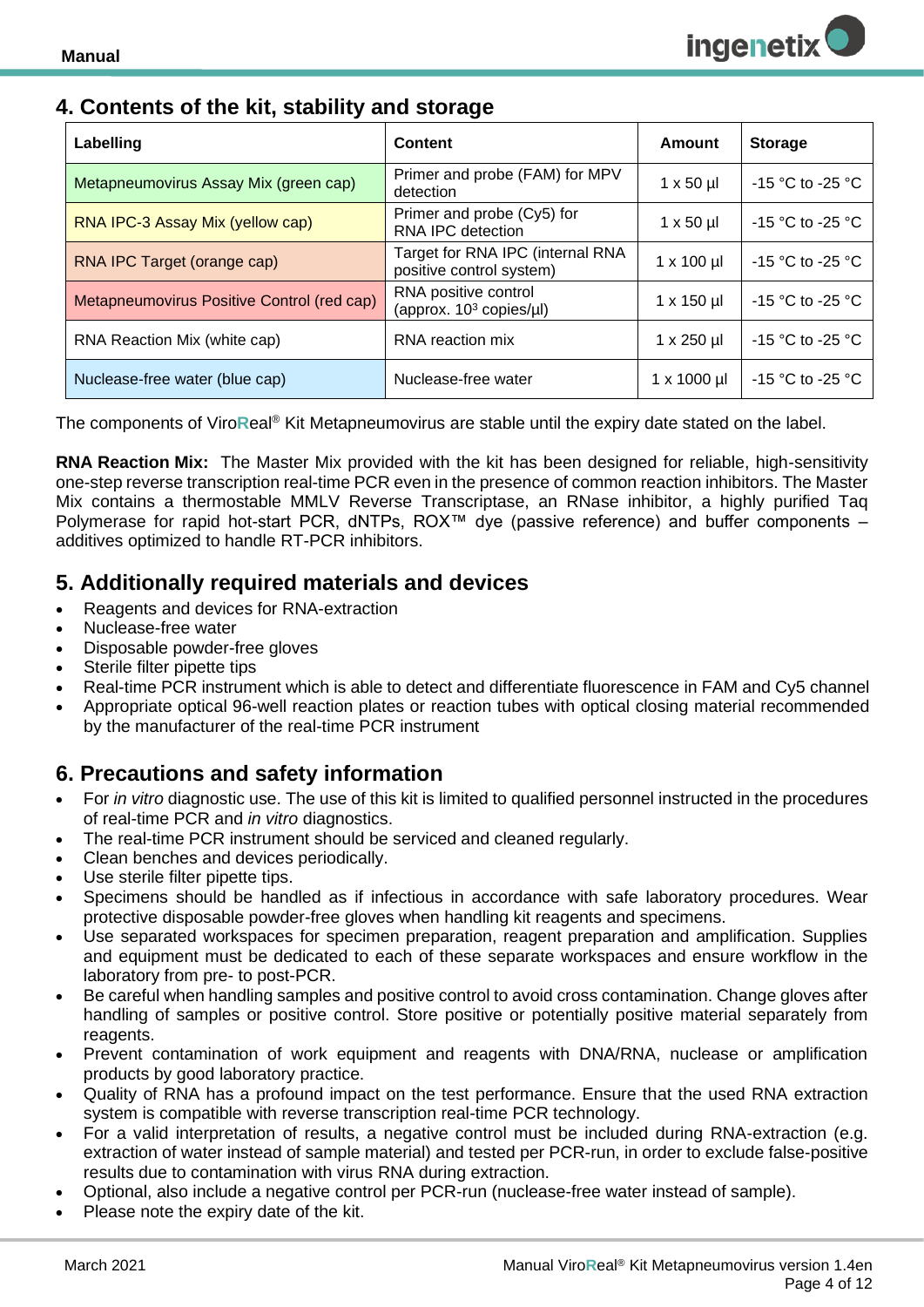

- Repeated thawing and freezing of kit components should be avoided. Protect kit components from light. **Caution:** RNA IPC Target is stored in RNA stabilizer which contains DTT/Guanidinium thiocyanate/Triton X-100 (see MSDS, www.ingenetix.com).
- Use established laboratory practices according to your local safety regulations for discarding specimens, reagents and waste disposal.

## <span id="page-4-0"></span>**7. Limitations**

- Optimal performance of this test requires appropriate specimen collection, transport and storage, as well as an appropriate RNA extraction procedure. RNA extraction and metapneumovirus detection have been validated for nasopharyngeal swabs with this kit. Test performance with other specimen types has not yet been assessed.
- A negative test result does not exclude the possibility of metapneumovirus infection, because test results may be affected by improper specimen collection, technical error, specimen mix-up or viral quantities below the assay sensitivity. The presence of PCR inhibitors may lead to invalid results.
- For this kit highly specific primers and probes have been selected. However, false-negative or less sensitive results might be obtained due to sequence heterogeneity within the target region of not yet described clinical subtypes.
- Results should be interpreted in consideration of clinical and laboratory findings.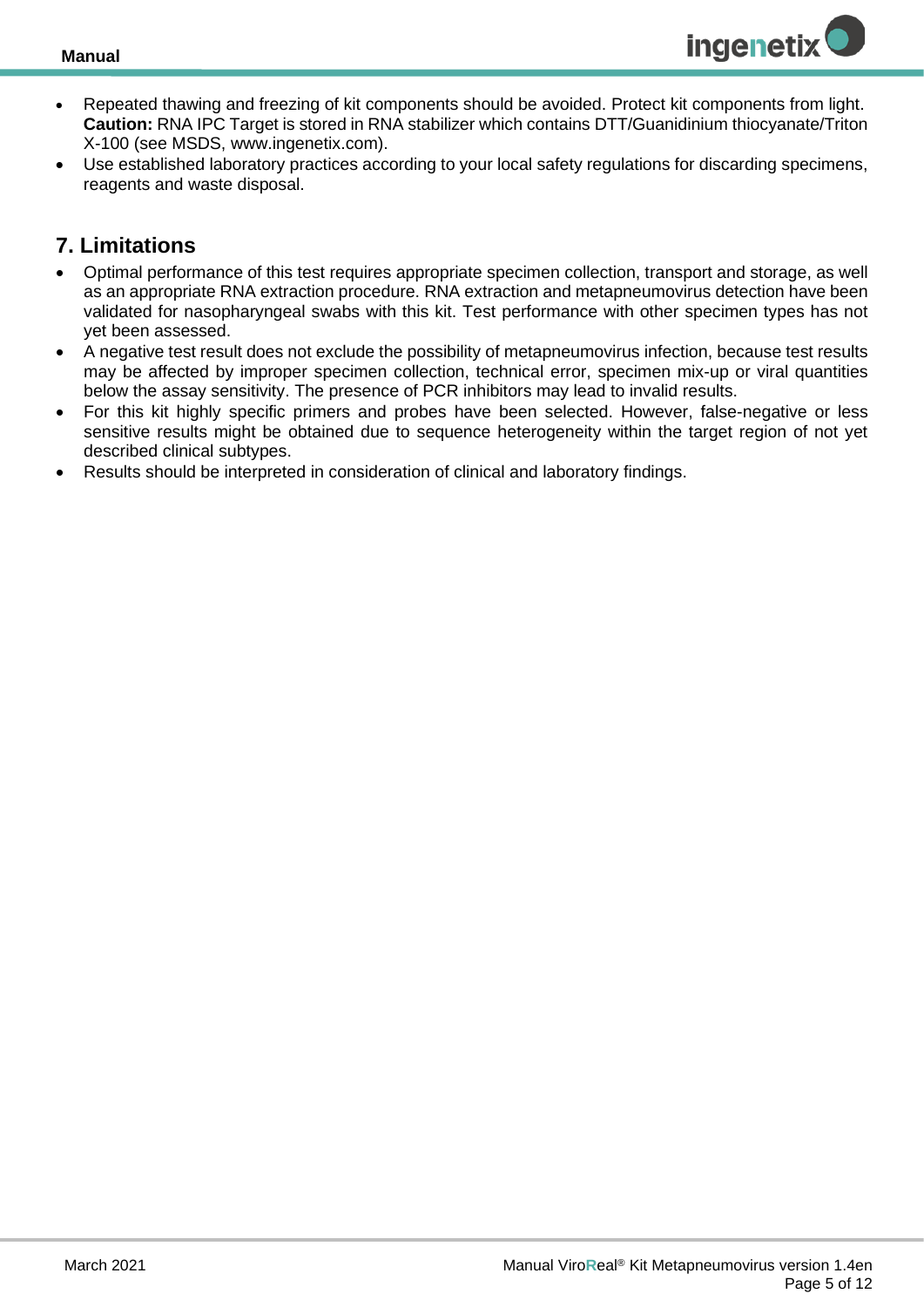

## <span id="page-5-0"></span>**8. Preparation of samples and real-time PCR**

Swabs can be collected with swab material proper for PCR (e.g. sterile polyester or rayon swabs with aluminium or plastic shaft, not provided) and put into 1 ml isotonic saline solution (NaCl 0.9%, not provided). Do not freeze samples prior to extraction. Extract RNA from 140-200 µl sample (depending on the extraction method) and elute in 50 ul.

Extract samples with an RNA extraction system compatible with reverse transcription real-time PCR technology. A negative control of the RNA extraction must always be included (e.g. extraction of water instead of sample material).

Make sure that at least one extraction negative control, as well as one positive control (red cap) and optional one negative control (water) are included per PCR run.

Just before use, thaw the RNA Reaction Mix on ice, and invert 2 to 3 times to ensure a homogenous solution. The RNA Reaction Mix does not freeze at -20°C, but gelling may occur.

Best use RNA immediately after extraction and keep it on ice. Alternatively, use RNA stored at -20°C to -80°C and avoid prolonged exposure to room temperature, thaw on ice and immediately refreeze the RNA. If the extracted RNA is stored at -80°C, it should remain stable for 3-6 months, at -20°C for 3-6 weeks, at 4°C

for 3-5 hours and at room temperature for 0.5-1 minute.

#### <span id="page-5-1"></span>**8.1. Internal RNA Positive Control (RNA IPC)**

An Internal RNA Positive Control system containing the RNA IPC assay and the RNA IPC Target excludes false-negative results due to inhibition of reverse transcription real-time PCR.

RNA IPC Target (approx. 6x10<sup>5</sup> target copies/µI) is stored in RNA stabilizer which contains Guanidinium thiocyanate/Triton X-100. This stabilizer crystallizes by repeated freeze/thaw cycles and can be dissolved again by briefly warming up to approx. 50°C.

 $\rightarrow$  For control of RNA extraction and reverse transcription real-time PCR (exclusion of PCR inhibition), the RNA IPC Target must be added during extraction. Spike 1 ul of undiluted RNA IPC Target into the sample material after the lysis buffer was added, then continue the extraction procedure. Caution: The RNA IPC Target must not be added directly to the sample material.

 $\rightarrow$  As alternative (not recommended): For the only control of the reverse transcription real-time PCR, 1 µl of freshly 1:500 diluted RNA IPC Target (approx. 1200 target copies) per reaction has to be added to the master mix. Caution: The RNA IPC Target must not be added undiluted to the master mix.

#### <span id="page-5-2"></span>**8.2. Positive Control**

Metapneumovirus Positive Control is an *in vitro* synthesized RNA with a concentration of approx. 10<sup>3</sup> copies/µl. It has to be stored at -20°C. Ensure a homogenous solution by gently mixing, do not vortex. To avoid freeze/thaw cycles, it can also be temporarily stored at 4°C if used several times on the same day.  $\rightarrow$  As positive control, use 10 µl of the Positive Control.

#### <span id="page-5-3"></span>**8.3. Pipetting scheme**

|                                  |                                  | Per sample   |
|----------------------------------|----------------------------------|--------------|
| <b>Preparation of Master Mix</b> | Nuclease-free Water*             | $3.0 \mu$    |
| (mix well)                       | <b>RNA Reaction Mix</b>          | $5.0$ $\mu$  |
|                                  | <b>Metapneumovirus Assay Mix</b> | $1.0 \mu$    |
|                                  | <b>RNA IPC-3 Assay Mix</b>       | $1.0 \mu$    |
|                                  | <b>Total volume Master Mix</b>   | $10.0$ $\mu$ |
|                                  |                                  |              |
| <b>Preparation of PCR</b>        | <b>Master Mix</b>                | $10.0$ $\mu$ |
|                                  | RNA-Sample*                      | $10.0$ $\mu$ |
|                                  | <b>Total volume</b>              | $20.0$ $\mu$ |

\*10 µl sample can be used. When using a volume other than 10 µl, the volume of nuclease free water has to be adjusted accordingly.

**Not recommended - if RNA IPC Target has not already been added during extraction**: add 1 µl freshly 1:500 diluted IPC Target per reaction to the Master Mix. In this case, the IPC monitors the reverse transcription real-time PCR only. **Caution:** undiluted RNA IPC Target inhibits the PCR reaction.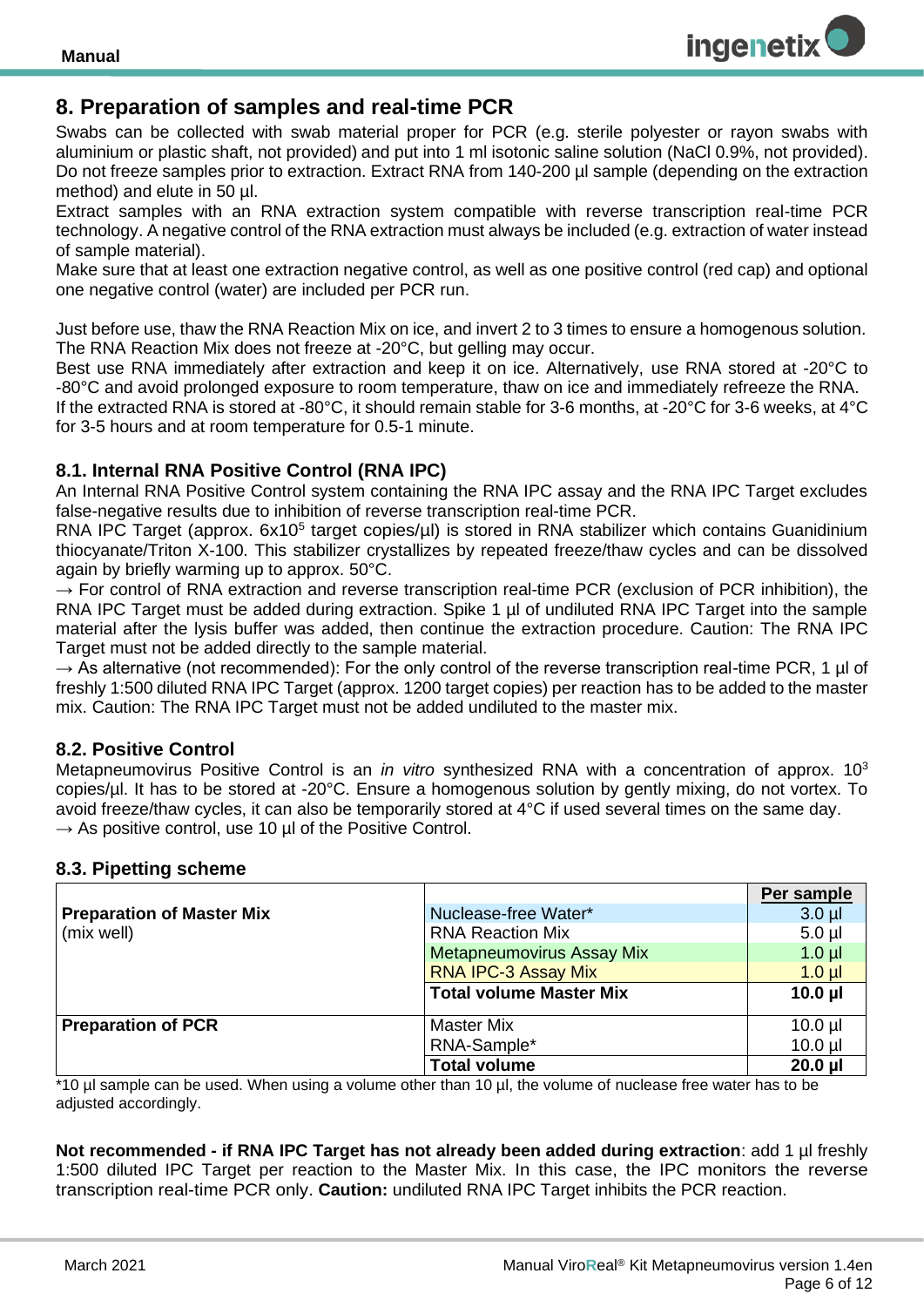

For preparation of RT real-time PCR, dispense 10 µl aliquots of prepared Master Mix into the plate wells and then add 10 µl of RNA sample per well. At last, pipet the Positive Control. Close the plate with appropriate optical closing material.

#### <span id="page-6-0"></span>**8.4. Programming of temperature profile**

Please find further information on programming the real-time PCR instrument in the respective operator's Further information on programming the real-time PCR instrument can be found in the respective operator's manual. Keep in mind that some PCR-platforms first have to be calibrated with the corresponding dye before performing multiplex-PCR.

#### **Sample Volume:** 20 µl

#### **Temperature Profile:**

| Program 1                                                             | Program 2                                                             | Program 3                                                    |
|-----------------------------------------------------------------------|-----------------------------------------------------------------------|--------------------------------------------------------------|
| Cycles: 1<br>Analysis: None<br><b>Reverse</b><br><b>Transcription</b> | Cycles: 1<br>Analysis: None<br><b>Polymerase</b><br><b>Activation</b> | Cycles: 45<br>Analysis: Quantification<br>Acquisition at 60° |
|                                                                       | $95^{\circ}$ C                                                        | $95^{\circ}$ C                                               |
| $50^{\circ}$ C                                                        | 20 sec                                                                | 5 sec<br>$60^{\circ}$ C<br>1 min                             |
| $15 \text{ min}$                                                      |                                                                       |                                                              |

For ABI® 7500 instrument Ramp speed: Without "fast cycling" parameter

**Note:** This temperature profile can be used for all Viro**R**eal® , Bacto**R**eal® , Myco**R**eal, Pan**R**eal, Paro**R**eal and Septi**R**eal kits on all real-time PCR instruments.

#### **Detection channels:**

**FAM-TAMRA: Detection of RSV Cy5-NONE:** Detection of IPC **Passive reference dye, if required:** ROX (e.g. for ABI® 7500 instrument)

#### **cobas z 480 Analyzer (Roche):**

**FAM:** Excitation at 465 nm, Emission at 510 nm **Cy5:** Excitation at 610 nm, Emission at 670 nm Detection format: 2 Color Hydrolysis Probe **Passive reference dye:** None

#### **LightCycler® 480 II (Roche):**

**FAM:** Excitation at 465, Emission at 510 nm **Cy5:** Excitation at 618, Emission at 670 nm Detection format: 2 Color Hydrolysis Probe **Passive reference dye:** None

**MIC Instrument (bio molecular systems): FAM:** Green **Cy5:** Red **Passive reference dye:** None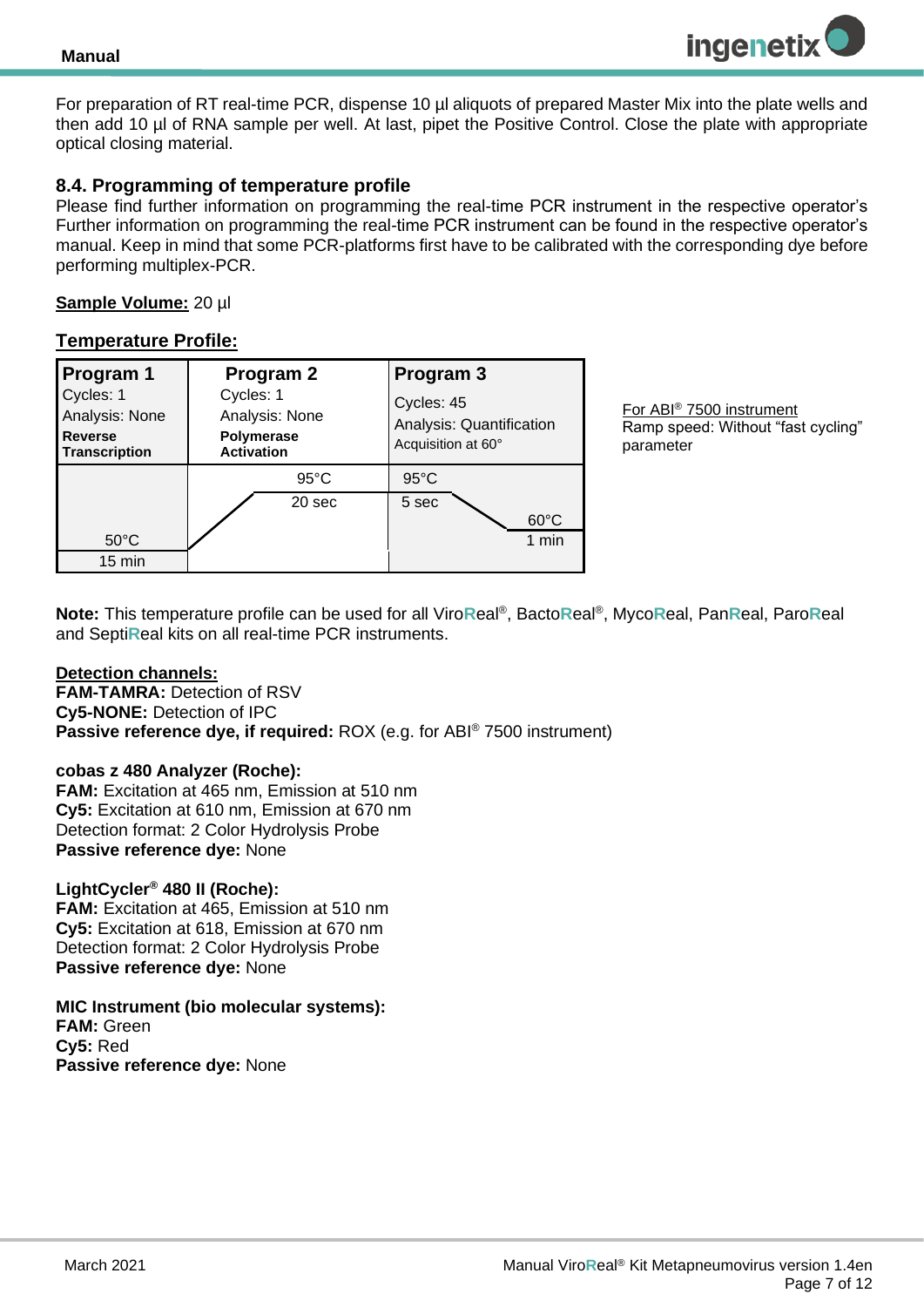## <span id="page-7-0"></span>**9. Interpretation of PCR-data**

For analysis of PCR results gained with Viro**R**eal® Kit Influenza A, select fluorescence display options FAM channel for the virus target and Cy5 channel for the RNA IPC target. Samples with positive Ct/Cp-values are considered positive.

**Important:** Please, also check amplification curves, not only Ct-values. Samples should be inspected both in logarithmic and linear scale view and compared with the negative control. Adjust the Threshold, if necessary.

Table 1 shows the criteria for valid controls. Table 2 shows interpretation of data with clinical samples.

| <b>Table 1:</b> Criteria for valid controls, IPC Target was added during extraction |  |  |
|-------------------------------------------------------------------------------------|--|--|
|-------------------------------------------------------------------------------------|--|--|

|                                    | <b>Ct FAM channel</b><br><b>Viral target</b> | Ct Cy5 channel<br>RNA IPC target <sup>1</sup> | Interpretation | <b>Action</b> |
|------------------------------------|----------------------------------------------|-----------------------------------------------|----------------|---------------|
| <b>Positive control</b>            | $26 - 28$                                    | Negative                                      | Valid          |               |
| <b>Positive control</b>            | Negative                                     | Negative                                      | Invalid        | See 10.1      |
| <b>Positive control</b>            | 26-28                                        | <b>Positive</b>                               | Invalid        | See 10.4      |
| <b>Extraction negative control</b> | Negative                                     | $25 - 28$                                     | Valid          |               |
| <b>Extraction negative control</b> | <b>Negative</b>                              | Negative                                      | Invalid        | See 10.1      |
| <b>Extraction negative control</b> | Positive                                     | $25 - 28$                                     | Invalid        | See 10.3      |
| <b>Negative control (optional)</b> | <b>Negative</b>                              | Negative                                      | Valid          |               |
| <b>Negative control (optional)</b> | Positive                                     | Negative                                      | Invalid        | See 10.2      |
| <b>Negative control (optional)</b> | Negative                                     | Positive                                      | Invalid        | See 10.4      |

1 If the RNA IPC Target has been added directly to the Master Mix, all samples must be positive in Cy5 channel

Assessment of clinical specimen test results should be performed after the positive and negative controls have been examined and determined to be valid and acceptable. If the controls are not valid, the patient results cannot be interpreted.

#### **Table 2**: Interpretation of data with clinical samples

|                        | <b>Ct FAM channel</b><br><b>Viral target</b> | Ct Cy5 channel<br><b>RNA IPC target</b> | Interpretation | <b>Action</b> |
|------------------------|----------------------------------------------|-----------------------------------------|----------------|---------------|
| <b>Clinical sample</b> | Negative                                     | $25 - 281$                              | Negative       | ۰             |
| <b>Clinical sample</b> | <b>Positive</b>                              | Positive                                | Positive       | -             |
| <b>Clinical sample</b> | Positive                                     | Negative $2$                            | Positive       | ۰             |
| <b>Clinical sample</b> | Negative                                     | Negative                                | Invalid        | See 10.5      |

**1)**A positive signal excludes PCR inhibition. However, IPC Ct-values should show comparable results among samples. A shift of Ct- values can indicate a partial inhibition of PCR.

**2)** High pathogen load in the sample can lead to a reduced or absent fluorescence signal of the RNA IPC.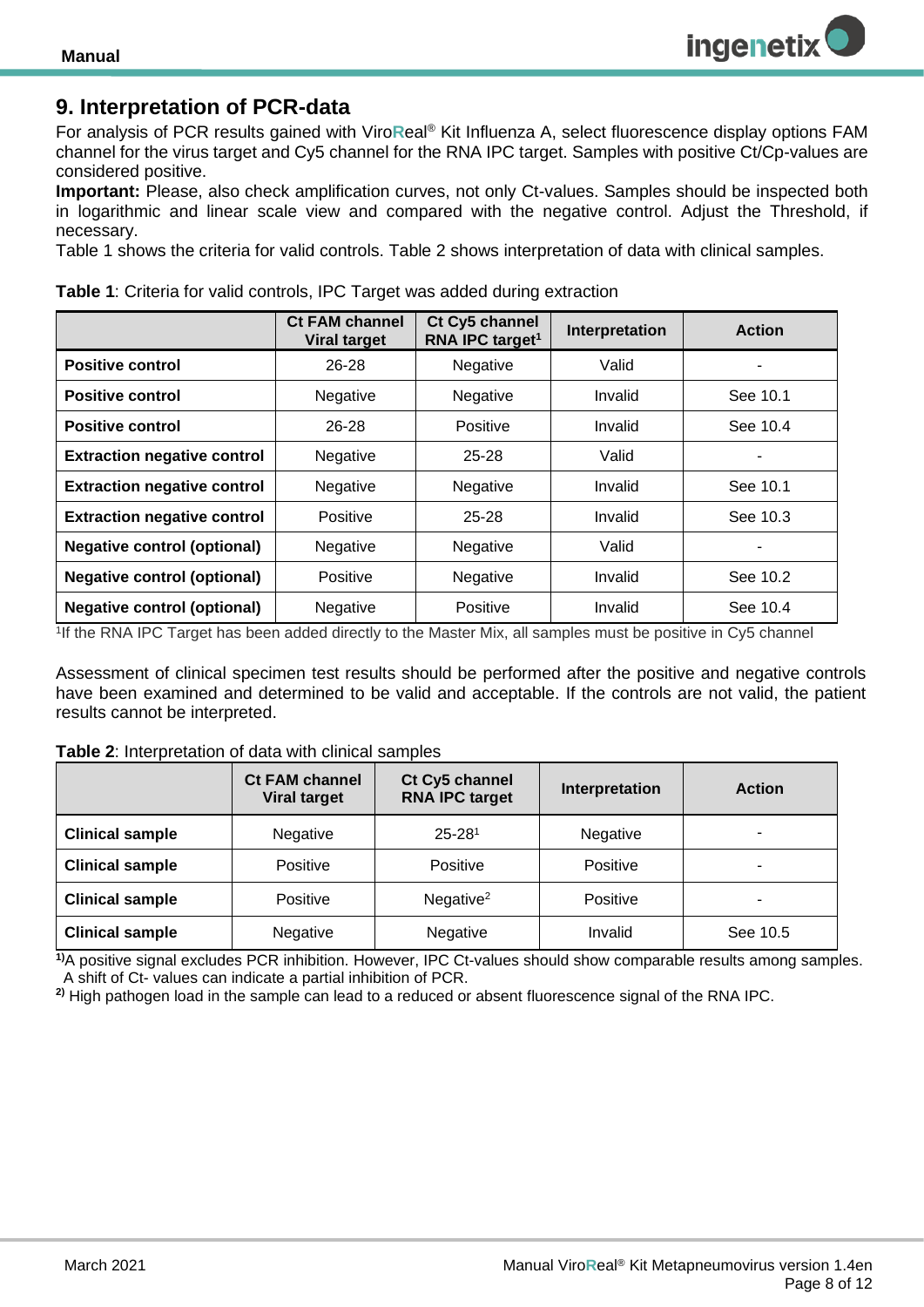## <span id="page-8-0"></span>**10. Troubleshooting**

#### <span id="page-8-1"></span>**10.1. No virus specific signal with positive control and with IPC**

- Incorrect programming of the temperature profile of the real-time PCR instrument.  $\rightarrow$  Compare the temperature profile with the protocol (see 8. Preparation of real-time PCR).
- Incorrect configuration of the PCR reaction.  $\rightarrow$  Check your work steps (see 8. Preparation of real-time PCR) and repeat the PCR, if necessary.
- The RNA IPC Target was added undiluted directly to the mastermix. The PCR reaction is therefore inhibited.
- $\rightarrow$  Freshly dilute RNA IPC Target and repeat PCR.
- No Positive Control was added.
	- $\rightarrow$  Repeat PCR in case all clinical samples are negative.
- For control of the reverse transcription real-time PCR only, 1 µl of freshly 1:500 diluted RNA IPC Target has to be added to the mastermix. If no RNA IPC Target was added to mastermix:
	- $\rightarrow$  Freshly dilute RNA IPC Target and repeat PCR extraction.
- For control of RNA extraction and PCR inhibition, the RNA IPC Target must be added during extraction. If no RNA IPC Target was added to lysis buffer during extraction:  $\rightarrow$  Repeat PCR extraction.

## <span id="page-8-2"></span>**10.2. Virus specific signal (FAM signal) with negative control**

- A contamination occurred during preparation of the RT-PCR.
	- $\rightarrow$  Repeat the RT-PCR with new reagents in replicates.
	- $\rightarrow$  Strictly pipette the positive control at last.
	- $\rightarrow$  Make sure that workspace and instruments are decontaminated at regular intervals.

#### <span id="page-8-3"></span>**10.3. Virus specific signal with negative control of extraction (optional)**

- A contamination occurred during extraction.
	- $\rightarrow$  Repeat extraction and RT-PCR using new reagents.
	- $\rightarrow$  Make sure that workspace and instruments are decontaminated at regular intervals.
	- $\rightarrow$  See also 10.2

#### <span id="page-8-4"></span>**10.4. IPC specific signal with negative control and positive control**

The RNA IPC Target has been added to lysis buffer during extraction, but there is IPC specific signal with negative control and positive control: Contamination with the RNA IPC Target  $\rightarrow$  Make sure that workspace and instruments are decontaminated at regular intervals.

#### <span id="page-8-5"></span>**10.5. No signal with IPC and no virus specific signal with sample**

- PCR reaction was inhibited. No interpretation can be made.
	- $\rightarrow$  Make sure that you use a recommended method for RNA isolation and stick closely to the manufacturer's instructions.

 $\rightarrow$  If no operating mistakes during extractions can be retraced, it is recommended to repeat the PCR with lower amounts of RNA-eluate (1/5 or 1/10 of sample volume  $+$  the adequate volume of H<sub>2</sub>O).

• Incorrect PCR conditions.  $\rightarrow$  Check the RT-PCR conditions and repeat the RT-PCR, if necessary. **ingenetix**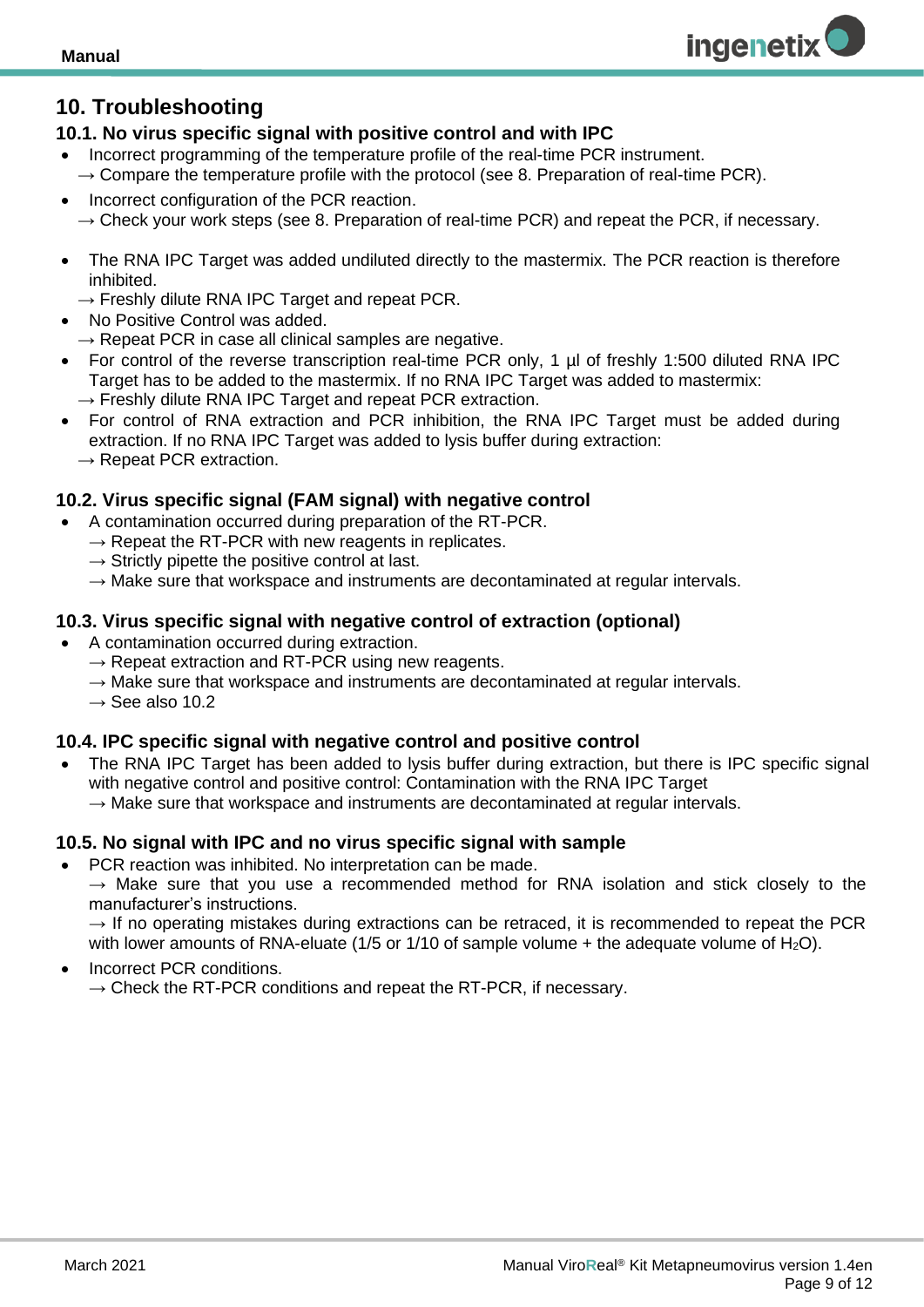## <span id="page-9-0"></span>**11. Specifications and performance evaluation**

#### <span id="page-9-1"></span>**11.1. Kit performance on different real-time PCR instruments**

Performance of Viro**R**eal® Kit Metapneumovirus with an Applied Biosystems® 7500 Real-time PCR System (Thermo Fisher Scientific) is shown in Figure 1.



 **Figure 1** Performance of Viro**R**eal® Kit Metapneumovirus with ABI® 7500

This test has been validated with the Applied Biosystems® 7500 Fast Real-time PCR System (Thermo Fisher Scientific) and tested with a LightCycler® 480 Instrument II (Roche), Mx3005P® QPCR System (Agilent), MIC instrument (bio molecular systems), QuantStudio<sup>™</sup> 7 Pro (Thermo Fisher Scientific) and qTOWER<sup>3</sup>G (Analytik Jena), but is also compatible with other real-time PCR instruments which detect and differentiate fluorescence in FAM and Cy5 channel.

**ingenetix**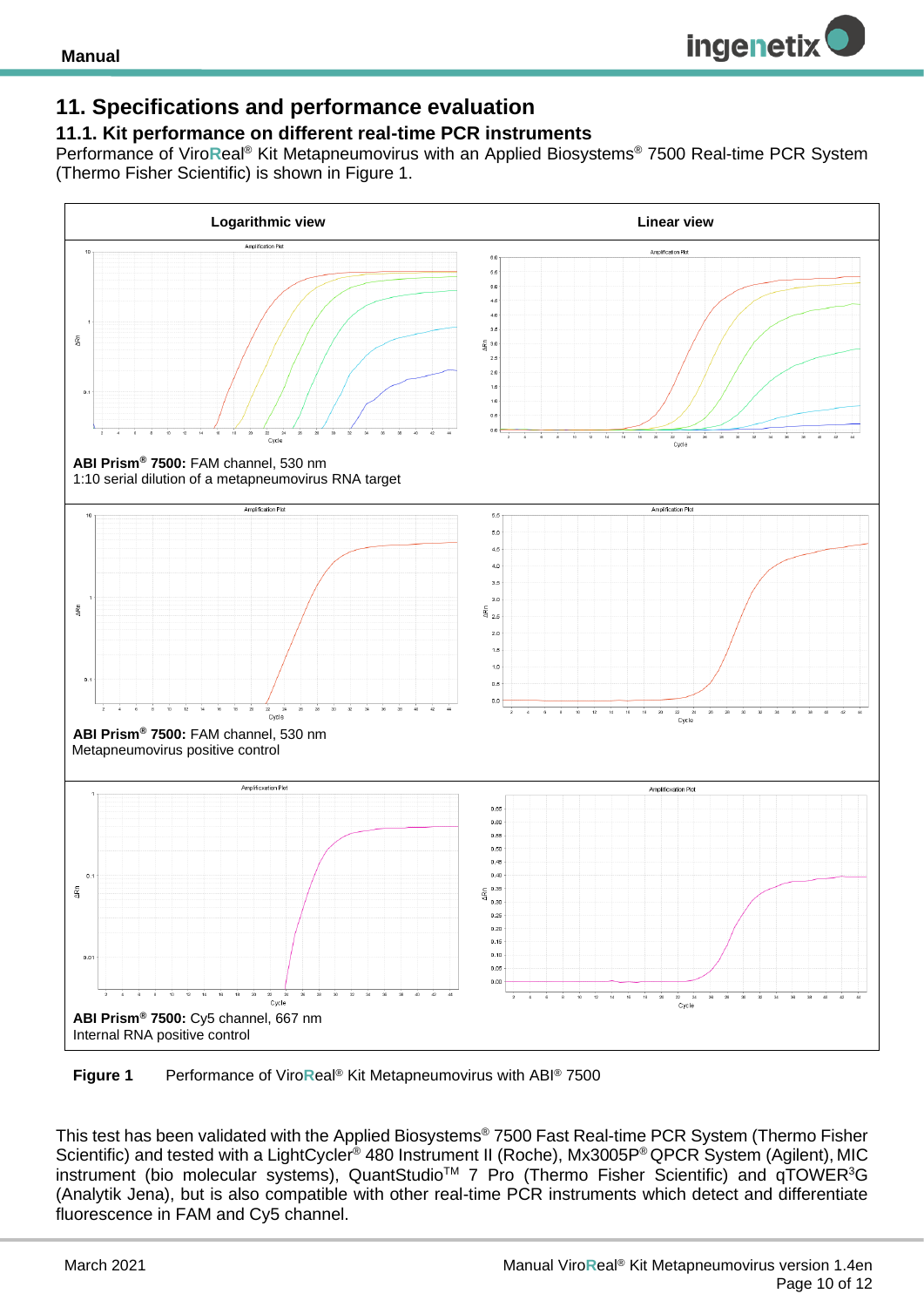#### <span id="page-10-0"></span>**11.2. Limit of detection and linearity**

Viro**R**eal® Kit Metapneumovirus was tested with a 10-fold dilution series of a synthetic RNA representing a fragment of hMPV A or hMPV B RNA. At least 10 target copies/reaction could be detected of both genotypes. The **limit of detection** (LoD95 = smallest number of copies of target RNA which can be detected in 95% of cases) is 10.8 target copies/reaction of hMPV A or hMPV B.

The assay shows **linearity** over the range of 100 to 1,000,000 target copies/reaction with a slope of -3.43 ± 0.05 and a  $R_2$  of 0.99 for genotype A and a slope of -3.42  $\pm$  0.06 for genotype B as shown in Figure 2.



**Figure 2** Ten-fold dilution series of hMPV A or hMPV B RNA plotted against CT

#### <span id="page-10-1"></span>**11.3. Precision**

Precision within one run (intra-assay), between several runs (inter-assay) and between two lots (intra-lot) was determined. The coefficient of variation is 0.7% on average for the intra-assay, 0.6% on average for the inter-assay and 0.5% on average for the intra-lot comparison.

#### <span id="page-10-2"></span>**11.4. Analytical specificity**

The specificity is ensured by the selection of highly specific primers and probes. The primers and probes were checked for possible homologies to currently published sequences by sequence comparison analyses. This also validated the detection of so far known human metapneumovirus (hMPV) strains lineages hMPV A and hMPV B.

The analytical specificity was further evaluated by testing genomic DNA or RNA of viruses (adenovirus, parainfluenza virus 1 and 3, enterovirus, respiratory syncytial virus B, influenza A, influenza B) and of bacteria (*Bordetella pertussis, Bordetella parapertussis, Streptoccocus pneumoniae, Mycoplasma pneumoniae, Neisseria meningitidis, Haemophilus influenzae*). No cross-reactions were observed.

#### <span id="page-10-3"></span>**11.5. Diagnostic evaluation**

For diagnostic evaluation, 23 metapneumovirus-positive samples were positively detected with Viro**R**eal® Kit Metapneumovirus. From those, 11 samples were from ring trials of 2014 and 2015 and 12 samples from nasopharyngeal aspirates. Of these, 14 samples were of genotype A while 9 samples were of genotype B. Fourteen metapneumovirus-negative samples were also negative with Viro**R**eal® Kit Metapneumovirus (Table 3, 4).

|                           | Reference    |     |     |              |
|---------------------------|--------------|-----|-----|--------------|
|                           |              | pos | neg | <b>Total</b> |
| ViroReal <sup>®</sup> Kit | pos          | 23  |     | 23           |
| Metapneumovirus           | neg          |     | 14  | 14           |
|                           | <b>Total</b> | 23  | 14  | 37           |

**Table 3** Results of diagnostic evaluation